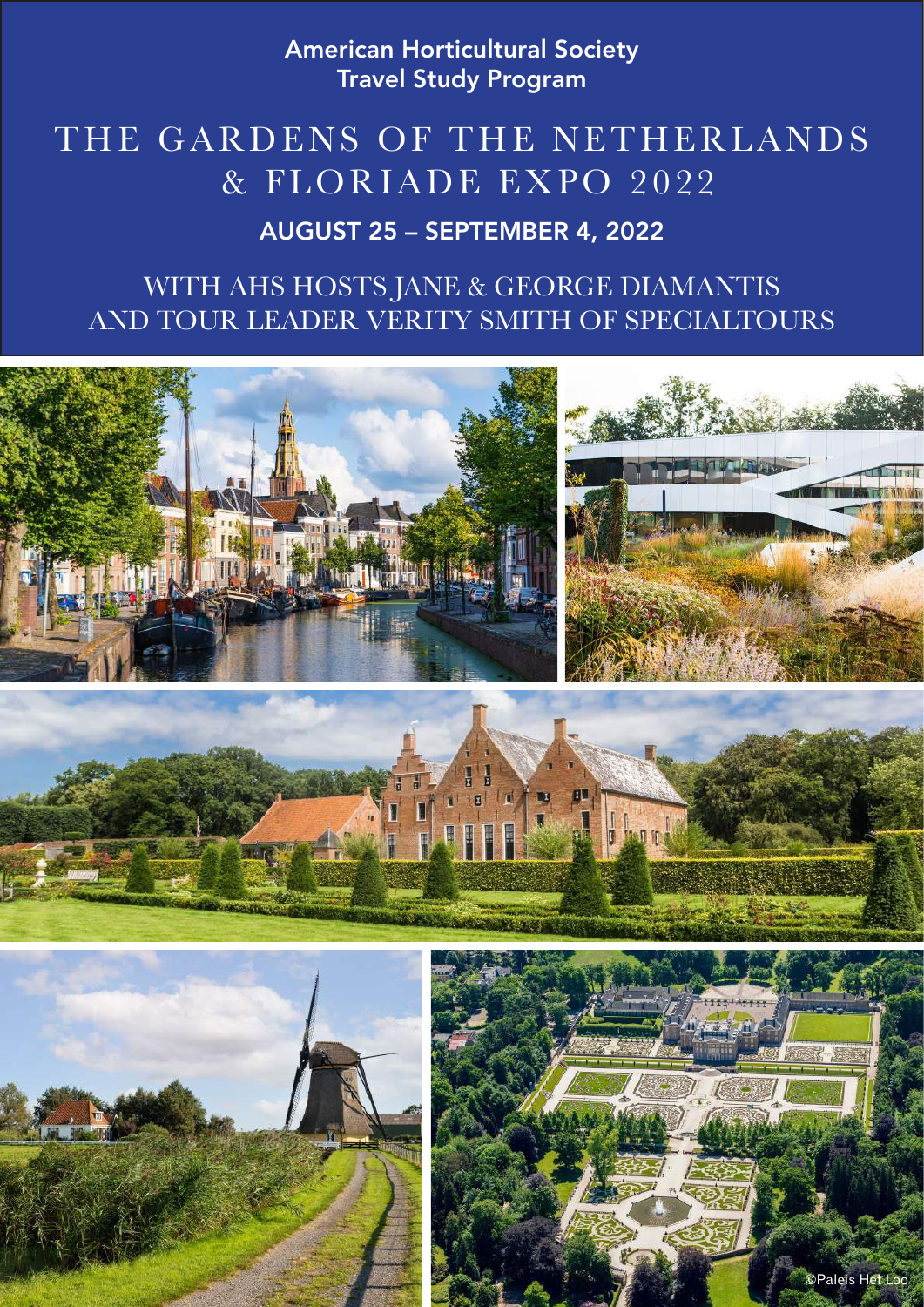Dear Friends of the American Horticultural Society,

I invite you to accompany us to the Netherlands on this very special Travel Study program that is being offered exclusively to American Horticultural Society members.

From French-influenced formal to the Dutch Wave, we will explore a range of garden styles, complemented by a timeless landscape which echoes the paintings of the Old Masters. Many of the gardens we will visit are in private hands and open by special appointment – several have been created by the owners themselves, others by internationally famous landscape designers. In addition to admiring glorious gardens, we include a focus on the art and architecture of Amsterdam and smaller historic towns and villages, such as the enchanting city of Groningen.

Luxury hotels have been carefully chosen to enhance the overall experience. The accommodations for this program offer a unique blend of historic charm and contemporary comforts. The Hotel Prinsenhof, a stylish city center hotel with its own formal garden, will be our home base in Groningen. In Brummen, we will find ourselves in a grand country castle set on 250 bucolic acres – including landscaped gardens, a golf course, and even a private forest. In Amsterdam, our nights will be spent at the Pulitzer Hotel, centrally located in the heart of this historic city.

Hosting this program for the American Horticultural Society is AHS Board member Jane Diamantis and her husband, George. Both are veteran travelers and hosts of many AHS trips. Jane is an accomplished garden designer and owner of a landscape design company. George, born and raised in Greece, is an avid photographer of plants and gardens around the world. Jane and George look forward to exploring more of the Netherlands with you.

Verity Smith of London-based Specialtours will be our tour leader for this program. Many of you will know Verity who has led several AHS Travel Study Programs over the years. Working with the AHS has even inspired her to complete a garden design course last year! Drawing upon their extensive experience, Specialtours has crafted another outstanding itinerary for us and Verity is excited about sharing this delightful country and its gardens with you.

Space on this outstanding program is limited, so early reservations are advised.

Marcia Zech

Marcia Zech Board Chair American Horticultural Society

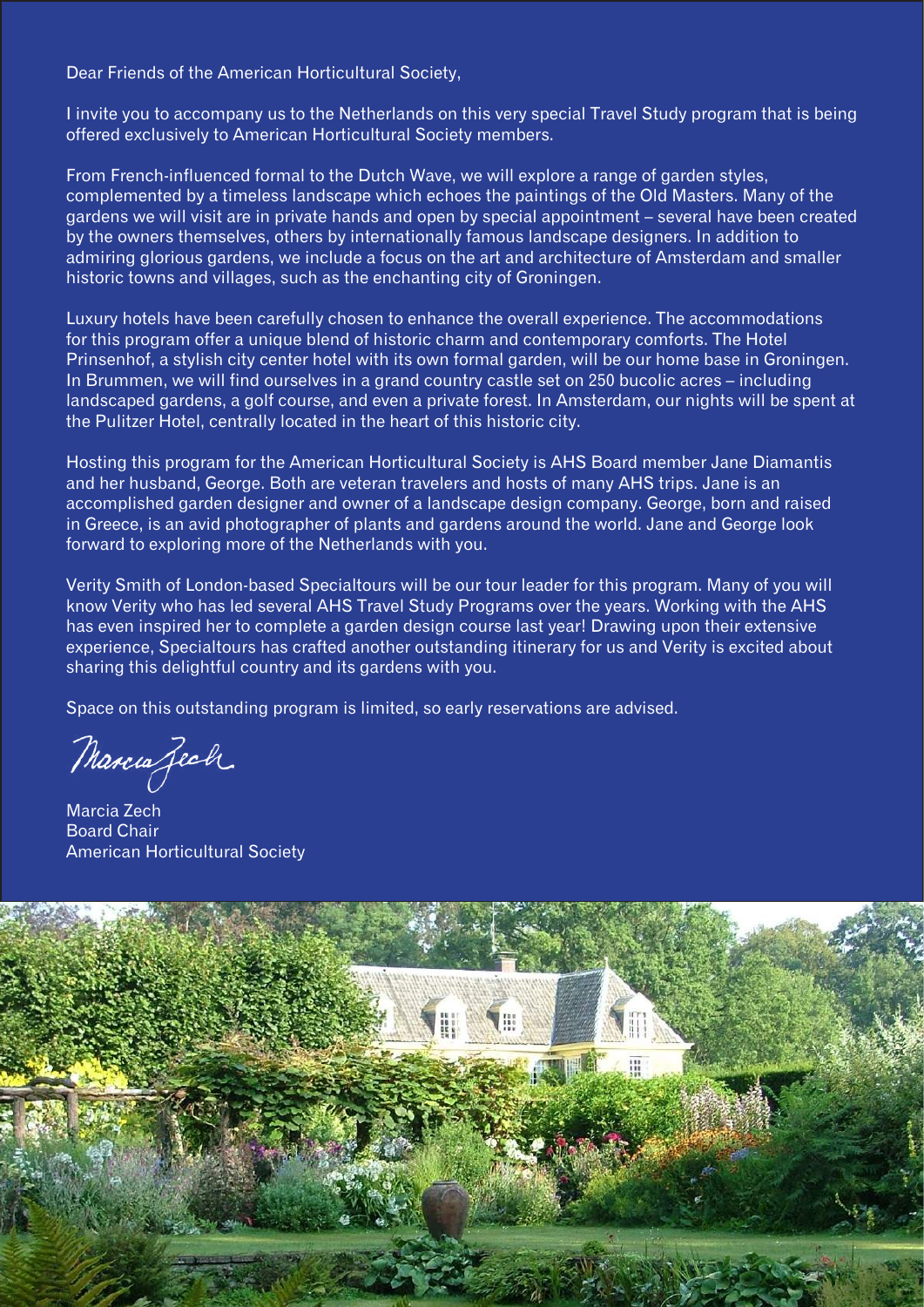# THE GARDENS OF THE NETHERLANDS & FLORIADE EXPO 2022

## WITH AHS HOSTS JANE & GEORGE DIAMANTIS AND TOUR LEADER VERITY SMITH OF SPECIALTOURS



Join AHS hosts Jane and George Diamantis and tour leader Verity Smith of Specialtours for this once-in-a-lifetime garden travel experience.

# Itinerary Highlights

## WEDNESDAY, AUGUST 24 – DEPART UNITED STATES

Our journey, starting in the north of the Netherlands, will take us through the Dutch countryside, visiting not only a wonderful selection of private and unique gardens but also landmark castles, palaces, and world class art collections. We begin in the picturesque region of Groningen, the Netherlands' northernmost province. From here we travel to the country's largest province, Gelderland, before continuing to Amsterdam for a four-night stay. Throughout the tour we will meet enthusiastic horticulturists and garden owners who will share with us their expertise and we will learn about the region's rich horticultural traditions.

Note: While the AHS is inclusive of all members, be advised that Gardens of the Netherlands will require walking that may be physically demanding for guests with mobility issues.

### THURSDAY, AUGUST 25 – GRONINGEN (L, D)

We'll arrive Amsterdam Schiphol Airport and transfer by private coach for the impressive Afsluitdijk causeway that separates the Netherlands from the sea. Stretching 20 miles, it links North Holland to the province of Friesland. Stopping for an early lunch in the charming town of Franeker, we will meet garden designer Nico Kloppenburg. Nico will join us during our exploration of Friesland and Groningen, sharing with us his passion for historic Dutch gardens and his thoughts on modern and contemporary Dutch garden design.

After lunch we will walk through a Piet Oudolf designed garden, surrounding the Martini Church in Franeker, before leaving for our first garden in the Netherlands, Lianne Pot's Siergrassen. Specializing in ornamental grasses, Lianne has created a dynamic and creative prairie show garden. During our visit, we will walk us through the remarkable nursery, which contains more than 300 different grass species and the Dutch collection of the grass family (Poaceae).

We continue to the university city of Groningen, the largest city in northern Netherlands, where we stay for four nights at the 4-star Hotel Prinsenhof. Located a short walk from the market square, heart of the city, this stylish hotel is an oasis of calm with its formal gardens.

At the hotel we'll meet for drinks, followed by our welcome dinner.

#### FRIDAY, AUGUST 26 - GRONINGEN (B, L)

Leave the hotel by coach for Oostwold, to visit the private garden of Tuinfleur. Owners Pieter and Rika van Delden will take us through a series of 10 garden rooms, a fine display of design can be seen with a colorful planting scheme in the borders, a collection of rare shade plants and also more than 600 different types of hosta. Continue to the garden and nursery of Tuingoed Foltz, a fascinating four hectares that includes the national collections of salvias and echinaceas, and a garden that leads onto surrounding natural areas. The various gardens display the planting possibilities of this spectacular collection, with a focus on natural style design.

Following lunch nearby, we return to Groningen to visit the garden of the Museum De Buitenplaats Eelde. In contrast to our previous visit, the museum garden is a combination of formal and naturalistic, with displays of modern sculpture, a sunken garden, and an apple orchard. The three rooms, framed by yew trees and boxwoods, reflect and complement the organic lines of the modern building.

We will return to the hotel for some time at leisure before an early evening out-of-hours private visit to the Groninger Museum, with its eclectic collections and modern wing designed by architects Alessandro Mendini, Philippe Starck, and others.

We'll dine independently tonight with a choice of Groningen's fine restaurants.

#### SATURDAY, AUGUST 27 - GRONINGEN (B, L)

We'll leave by coach for nearby Zuidhorn to visit the restored farmhouse and the private garden of Pabema. The owners have created a neo-classical style garden with distinctive lime hedges ingeniously pruned in geometric shapes. There is an orchard with apple and pear varieties dating from 1766 that are mentioned in John Lindley's Pomologia Britannica. The farm has received awards for being the most beautiful repurposed farm in the Netherlands.

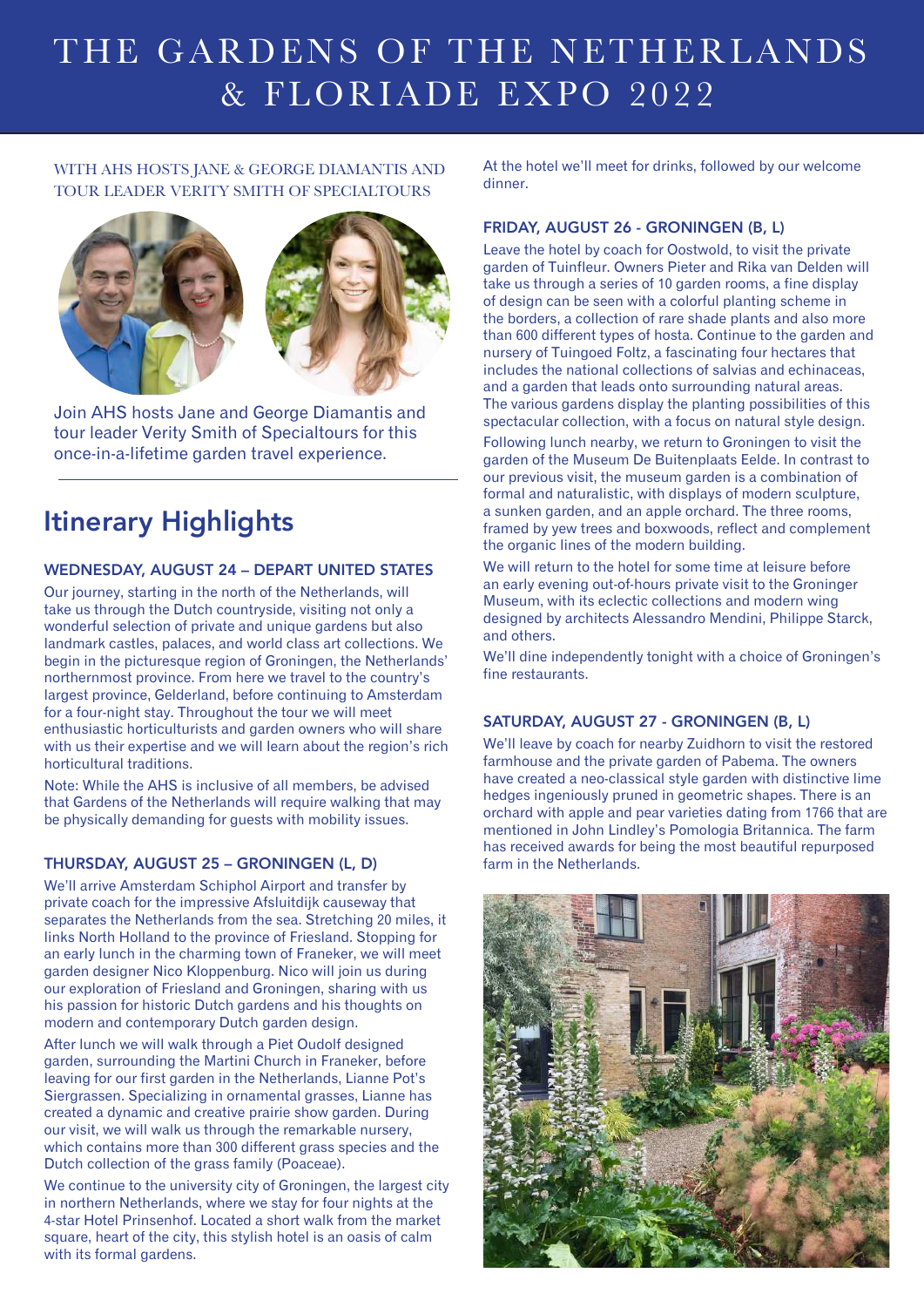We continue north to Dekema State in Jelsum, one of the oldest estates in Friesland dating back to the 14th century. The garden, restored in 1990s, has a wonderful orchard with varieties of old fruit trees, expertly espaliered in 19th-century shapes. We will walk through the gardens with horticulturist Wim Hoogendam who carried out the restoration. As well as the beautiful berceau (arched trellis) of grapes and pear, we will see the estate kitchen garden, the formal garden and shell paths leading to landscaped parkland beyond, from which the Frisian landscape can be admired.

We drive West to Leeuwarden, for lunch in the garden at Hotel-Paleis Stadhouderlijk Hof and a walk in the quintessentially Friesian town. Nico will guide us through the scenic canals and historic buildings and we will see the garden of Sint Anthony Gasthuis, which Nico has recently restored.

From Leeuwarden, we continue to the historic village of Mantgum, to visit Nico's own private garden. A modern design in a historical setting, the front garden has high towering hornbeam columns surrounded by lush plantings. The house, which adjoins the village church, opens out onto a Mediterranean garden that drops through a path of 'hairpin' bends bounded by hornbeams, to the lower level of the garden, which opens out with naturalistic planting. Nico will kindly offer us refreshments before we return to the hotel.

Tonight we will dine independently in Groningen.

#### SUNDAY, AUGUST 28 - GRONINGEN (B, L, D)

Our first stop today is Warffum, to visit the private garden of Els de Boer. Over a period of 40 years, the garden of Breituin was organically created with rooms on different levels, each with their own theme or color (gravel, herb, blue, red and orange, etc). A 'braided' knot garden in two colors of foliage and topiary is featured with an amusing boxwood 'pig conference'.

Next we visit the castle and gardens at Kasteel Menkemaborg. With canals on each side, these historic gardens have a clear symmetry and simplicity, in keeping with the original plans of 1705 and featuring compartments of clipped boxwoods with 18th-century plant species. The garden is divided into traditional areas, with a beautiful pleasure garden in front of the tea house and a long border with boxwood hedges, where the plants stand in symmetry between the yew cones. There will be time to explore the large hornbeam maze with the old plane tree in the middle and on the east side there is a fruit garden with a great diversity of heirloom varieties and a stunning ancient pear berceau. We will soak up the atmosphere and have lunch at Restaurant 't Schathoes in the garden at Menkemaborg.

We then return to Groningen for an afternoon at leisure, and for those with lots of energy we can climb St, Martin's Tower, with 260 steps and 62 bells, for views across the city. Tonight, we dine together in a restaurant in Groningen.

#### MONDAY, AUGUST 29 - BRUMMEN (B, L, D)

We'll depart by coach with luggage for Gelderland. Before leaving Groningen, we will visit the award-winning modern public garden at Stadstuin Kempkensberg designed by Lodewijk Baljon. This large urban garden with beautiful prairie plantings surrounds the government office complex. Offering a green haven for office workers, it is planted on the roof of a parking garage. A natural meeting space, it is cleverly constructed with a radial design of green screen wind breakers, within an open space of long vistas of perennials and 40,000 flower bulbs.

We continue our journey south, with lunch in the courtyard garden of a charming restaurant in Dedemsvaart, and a private visit to the gardens of the late Mien Ruys. A fascinating collection of 30 show gardens demonstrates the developing design ideas of this influential Dutch garden designer. The

gardens showcase her experiments in design, plants and materials from 1925 to the 1990s, with her distinct architectural style complemented by naturalistic and experimental planting. The gardens are a lifetime's work of one of the most important garden architects of the 20th century.

Next, we continue to Brummen, to stay two nights at the 4-star Hotel Kasteel Engelenburg. Stunningly set in 250 acres of landscaped gardens and woodland, the historic castle offers refined rooms with views over the garden or the golf course. Dinner tonight will be in the private dining room of the castle.

#### TUESDAY, AUGUST 30 - BRUMMEN (B, L, D)

We leave by coach for Vorden, for a private visit to the magical gardens of Kasteel de Wiersse. On arrival we will be received by a member of the family for refreshments in the coach house. Within the coach house is the extraordinary 17th-century Spanish Leather Hall, relocated from the family's home in The Hague. Generations of the family have contributed to the development of this unique historic garden. Laid out around the moated manor house, the garden is linked to the surrounding woodland and landscape with vistas and a clever play of classical formality and romantic informality. Walking through the sequence of gardens there is intrigue and surprise, with an 18th-century pleasure garden, a French style rose garden, English sunken garden, and extensive vegetable garden. The spaces are linked by pergolas, fountains and even a serpentine tunnel of beech.

Lunch today is in the picturesque village of Bronkhorst, known as the smallest city in the Netherlands with only 150 residents and medieval city rights. We return to the hotel for some time at leisure to relax or enjoy a walk through the hotel gardens and woodland.

In the early evening, we leave by coach for nearby De Steeg, to visit the privately owned gardens of moated Kasteel Middachten. The estate has been in the same family for 25 generations and the impressive 17th-century castle is authentically preserved with the family's collection of furniture. Before entering, we will take a walk through the formal gardens. Originally laid out in the 18th-century, with clear influence of the gardens at Versailles, they were restored in the 1980s to their original design. As we stroll around the gardens, you'll notice a constant progression from space to enclosure, with rolling lawns, rare tree species, a rose garden and even an open-air green theatre of yew hedges. Dinner in the castle dining room.

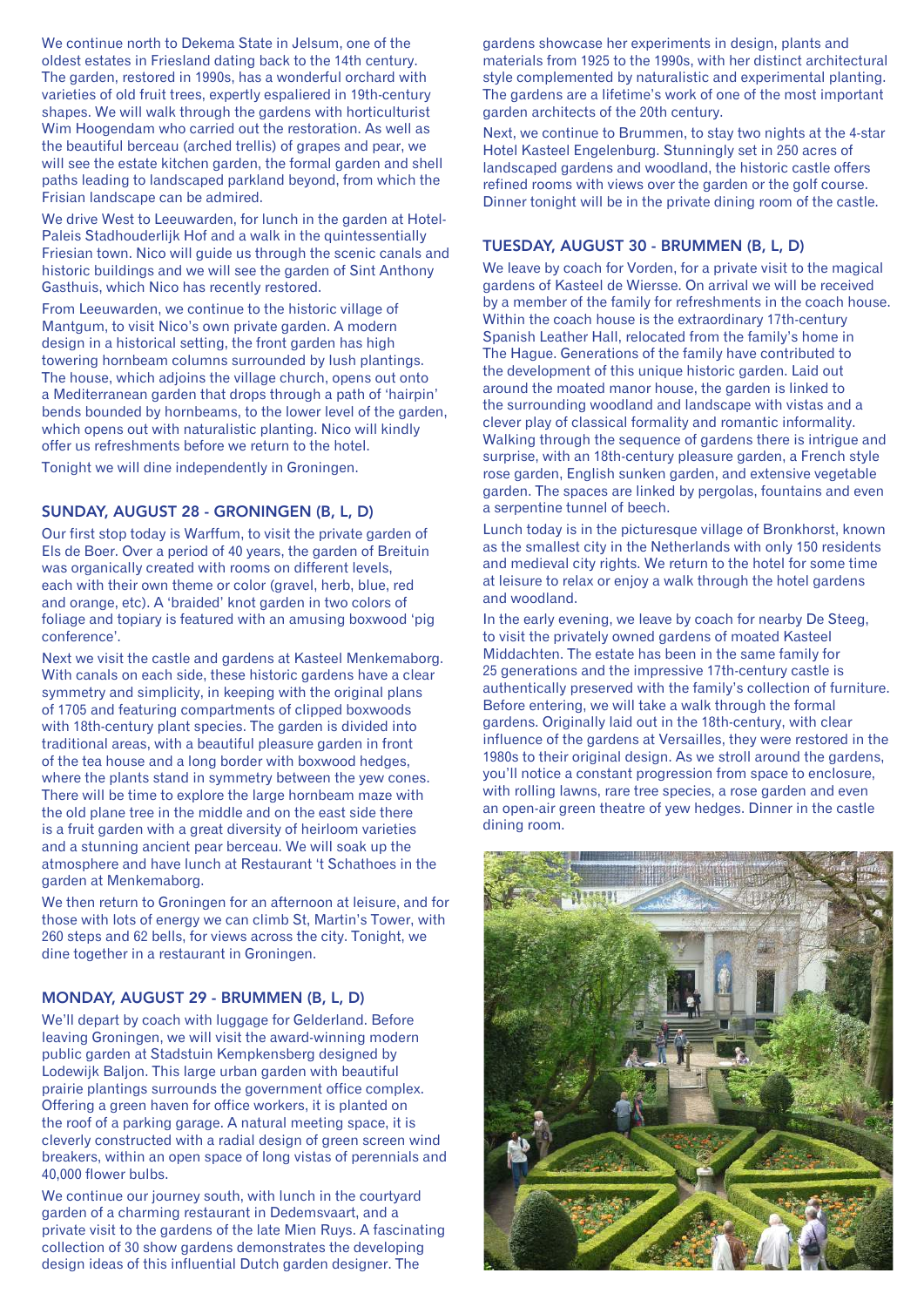#### WEDNESDAY, AUGUST 31 – AMSTERDAM (B, D)

We'll leave by coach with luggage for Apeldoorn and visit the newly renovated Royal Palace of Het Loo. Accompanied by a conservator, Renske Ek, we'll see the formal 17thcentury parterre gardens, influenced by the French, that have undergone a major restoration project based on the original drawings. The elaborate parterre - with broderies, fountains, statuary and a symmetric axis - makes this a formal garden par excellence! Due to blight, the boxwood has been replaced with Japanese holly (Ilex crenata). For the rest of the morning, we will explore the royal treasures of the Palace independently.

Next, we'll continue by coach to the 75-acre De Hoge Veluwe National Park, which surrounds the Kröller-Müller Museum and its sculpture garden. There are superb works by Vincent van Gogh (the second-largest collection after the Van Gogh Museum in Amsterdam), Braque, Cézanne, Fantin-Latour, Gris, Klee, Leger, and Monet, collected by Helene Kröller-Müller. Enjoy exploring the fantastic sculpture collection by artists such as Rodin, Henry Moore, Antoine Bourdelle, and Medardo Rosso positioned in natural surroundings amongst the trees.

Afterwards we head to Amsterdam to stay four nights at the 5-star Hotel Pulitzer centrally located in the Nine Streets shopping quarter between two of Amsterdam's most gracious canals. Originally 25 town houses, the hotel has many original features but with a contemporary atmosphere. Once settled into the hotel, we will walk to a nearby restaurant for dinner.

#### THURSDAY, SEPTEMBER 1 - AMSTERDAM (B, D)

We leave on foot for an orientation walk through the canals of Amsterdam, this harmonious mercantile city where the stately brick and gabled 17th-century houses lining the main canals are reminiscent of scenes painted by the Netherlands' finest artists. In the 17th century, the city, a hub of world trade, entered what became known as its 'Golden Age'. Along with the economic success came important cultural activity. Artists such as Rembrandt van Rijn made their finest paintings here, and architecture also soared to new heights, to which the city still bears witness. We continue by coach to the Rijksmuseum for a guided tour. The grandiose neo-Gothic museum houses one of the finest collections in Europe, and we will be shown the highlights including masterpieces by Vermeer, Frans Hals, Cuyp, Jan Steen, and Rembrandt, followed by some free time to admire the extensive collection – and perhaps browse the shop!

We will take lunch independently and the afternoon is at leisure – you might choose to visit the Van Gogh Museum or walk in the Vondel Park. Later, we will meet back at the hotel to take a private vintage boat through the canals of Amsterdam. Accompanied by a guide and with drinks served on board, we will see the city from the water where we can admire the distinctive architecture of the terraced townhouses.

This evening we will leave the hotel on foot for a special out-of-hours visit to the beautiful Huis van Loon, a uniquely preserved residence in its original condition. Designed in the 1670s, it is now a museum with immaculate rooms of portraits, furniture, fine silverware, and porcelain from the different centuries. Behind the house is a small formal 17th-century secret garden. Dinner will be in the dining room at the Huis van Loon.

#### FRIDAY, SEPTEMBER 2 – AMSTERDAM (B, L)

Early this morning there will be the option to visit the plant and flower auction at Aalsmeer. The dealing is fast and furious, and the turnover staggering, with many plants and flowers arriving in florists' shops throughout Europe on the same day. A total of 19 million cut flowers and two million pot plants are sold every day. Roses are the greatest seller followed by tulips, chrysanthemums, gerberas, and carnations.

We continue by coach to visit a specialist dahlia grower in Noordwijkerhout and see the growing fields, where hundreds of varieties of dahlias will be in bloom. We will be joined by a Dutch garden designer and cut flower expert.

We will take lunch at a nearby restaurant before returning to Amsterdam mid-afternoon. The remainder of the day is yours to allow further exploration of this delightful city. Dinner will also be independent.

#### SATURDAY, SEPTEMBER 3 – AMSTERDAM (B, L, D)

Today we leave the hotel by coach for Almere, to visit the Floriade Expo 2022, the unique international horticultural exhibition and celebration of green living, held once every 10 years. On arrival, we'll meet our expert horticultural guide for an introduction to the Floriade Park. The Expo displays a wealth of Dutch and international exhibitors - over 40 pavilions - focusing on green cities, experimental urban and country gardens, and sustainable horticulture. We will have some time at leisure to view the exhibitions before meeting for lunch. In the afternoon we will have more time to explore before returning to Amsterdam.

We will drive to Restaurant de Kas, a stylish restaurant that has been created out of the old city greenhouses with a seasonal menu of homegrown fare.

#### SUNDAY, SEPTEMBER 4 (B)

This morning we'll bid farewell, 'Tot Ziens', to The Netherlands as we leave with luggage for Schiphol Airport and our return flights home.

While revisions of this itinerary are not anticipated, the AHS and its travel partners reserve the right to make changes, with or without notice, which may become necessary.